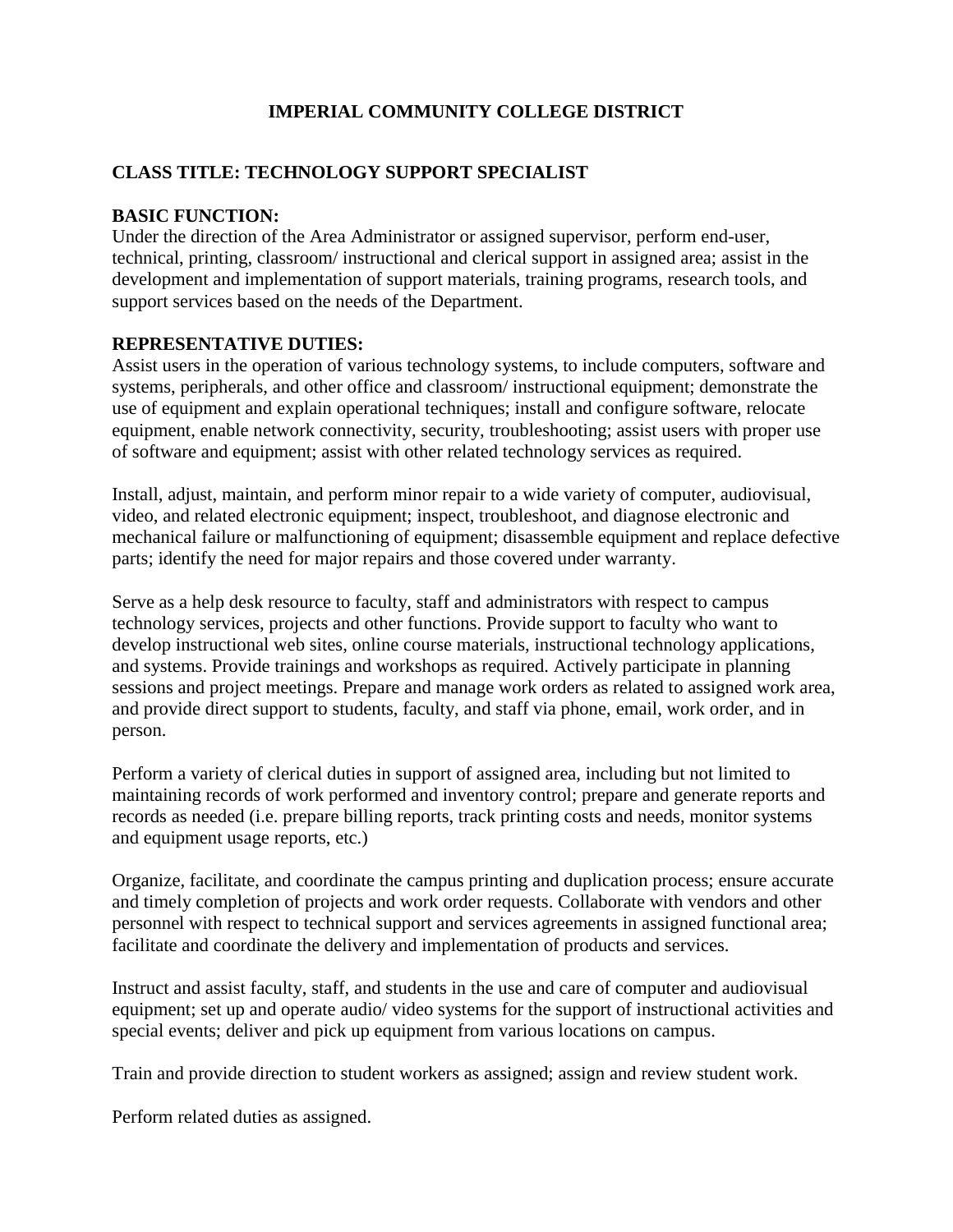# **KNOWLEDGE AND ABILITIES:**

## Knowledge of:

- Principles of electronics and other electrical concepts related to the installation, adjustment, maintenance and repair of a wide variety of computer, audiovisual and related electronic equipment.
- Diagnostic techniques, equipment and tools used in electronic repairs and maintenance.
- Operation and repair techniques involved in a wide variety of audio-visual, video and other electronic equipment.
- Vendors and sources of supplies and parts.
- Techniques of training users in the operation of equipment.
- Health and safety regulations.
- Proper methods of storing equipment, materials and supplies.
- Recordkeeping methods and inventory practices.
- Microcomputer operations and related information processing.
- Operating procedures and practices.
- Interpersonal skills using tact, patience, and courtesy.
- Time management skills.
- Reporting techniques skills.

## Ability to:

- Install, maintain, adjust, troubleshoot and repair computer, peripheral equipment, audiovisual, video, satellite dish and television and related electronic equipment.
- Locate and replace defective parts and components.
- Read and work from electrical and electronic schematics.
- Trace electronic malfunctions, diagnose repair needs and take appropriate action.
- Assist and train others in the use of microcomputer, audiovisual and related electronic equipment.
- Maintain records and generate reports related to equipment maintenance and repairs.
- Evaluate and order new and replacement parts and equipment.
- Plan and implement a comprehensive preventive maintenance program.
- Life electronic equipment and other objects weighing up to 50 pounds.
- Observe health and safety regulations.
- Work independently with little direction.
- Meet schedules and timelines.
- Establish and maintain cooperative and effective working relationships with others.
- Communicate effectively both orally and in writing.
- Use word processing, spreadsheet, and data base business applications.
- Provide technical assistance and user support to students, faculty and staff.
- Demonstrate and explain the use of computer hardware and software to others.
- Troubleshoot malfunctioning equipment and recommend appropriate action.
- Organize and oversee technology training operations to promote an effective learning environment.